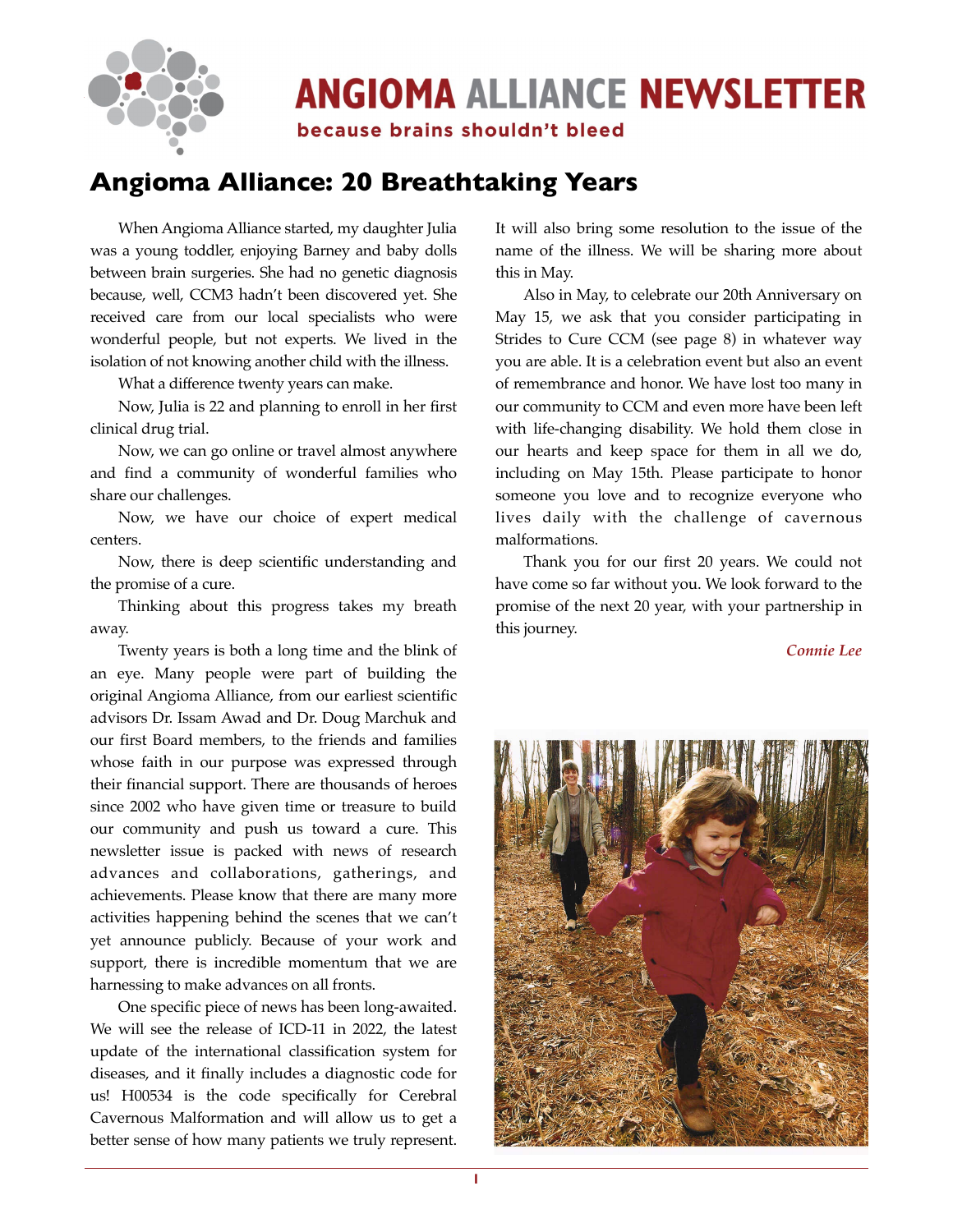# **Discovering Angioma Alliance**

*I've been editing the Angioma Alliance newsletter since 2007, and here's how I got where I am today.* 

It was a hot summer day in late July, 2005. I had been working hard, juggling three projects, one with a tight deadline, and my stress level was high. I'd also had a lot of back pain, which had led me to take aspirin for a week, something I rarely did.

At the end of the day on Thursday, I suddenly felt very tired. I went to bed in the early evening, thinking I'd just sleep it off. The next day, Friday, I felt nauseous and had a headache; I decided to spend the day in bed.

Over the weekend, I started having funny numb feelings in my right leg, but thought little of it. Friends were visiting, and we ate and drank merrily, enjoying the late summer weather. I lived in a village in the French Alps at the time, and, while the days were hot in this season, the nights were cool and relaxing.

I started having headaches, and on Monday, suddenly much of the right side of my body was numb. I went to see my GP, who thought I had multiple sclerosis, and scheduled an MRI. The headaches and numbness persisted, and when I had the MRI a few days later, it showed a cavernous malformation in my brainstem. But given the fact that it was a very low-power MRI machine, it didn't give much more information, and the radiologist's report was vague.

When I returned home—I had had to travel a few hours to get the MRI—I looked up cavernous malformation, or cavernoma as it is called in Europe, and found very little information. I did, however, find the Angioma Alliance website, which, I quickly learned, was to be my support for the coming years. Connie Lee was helpful when I contacted her, and when I saw a neurologist a few days later, and told him about the site, he was happy to know about it. He only had one other patient with cavernous malformation, and that person had multiple lesions, none in the brainstem.

It took many years for the symptoms I had to dissipate; it was a slow process, and I was quite fortunate, compared to some other people. The

headaches, numbness, and dizziness were an annoying constellation of symptoms, and some dizziness still remains from time to time. I occasionally get other, minor symptoms, and have had a few micro-bleeds over the years, and get fatigued more easily than before, but now, more than 16 years later, my lesion is stable.

In 2007, I volunteered to help Angioma Alliance by editing this newsletter, and this is the 46th issue I have produced. I'm very happy to help Angioma Alliance, and the cavernous angioma community, and I owe a great deal to Connie Lee, both for the help she gave me, and everything she has done over the past 20 years, to strive for a cure.

Let's hope that, in the coming years, we make the progress that Connie has worked so hard for, and find a cure for this disease.

*Kirk McElhearn*

# **CCM Health Index Longitudinal Study Update**

We would like to thank this community for stepping up in such an enormous way to participate in the first round of the CCM Health Index longitudinal study, our collaboration with the University of Rochester. Recruitment ended on February 28. In the end, 616 of you enrolled and completed the survey! Our original target was 400; you are superstars, and we are grateful. Additionally, 29% of participants identified as being a member of a racial or ethnic minority, which is huge. Representation is critical for many, many reasons. It's important that the in index reflect everyone's experience so that it useful and is taken seriously by regulatory agencies.

Six months after initial enrollment, enrollees will receive an email asking them to complete the survey again; we are measuring how our members' symptoms change over time. If you are in the study, please be sure to respond to the email you receive. The CCM Health Index is critical to clinical drug trials and clinical research – it is the only tool specifically for our illness. Thank you for helping to make it a reality.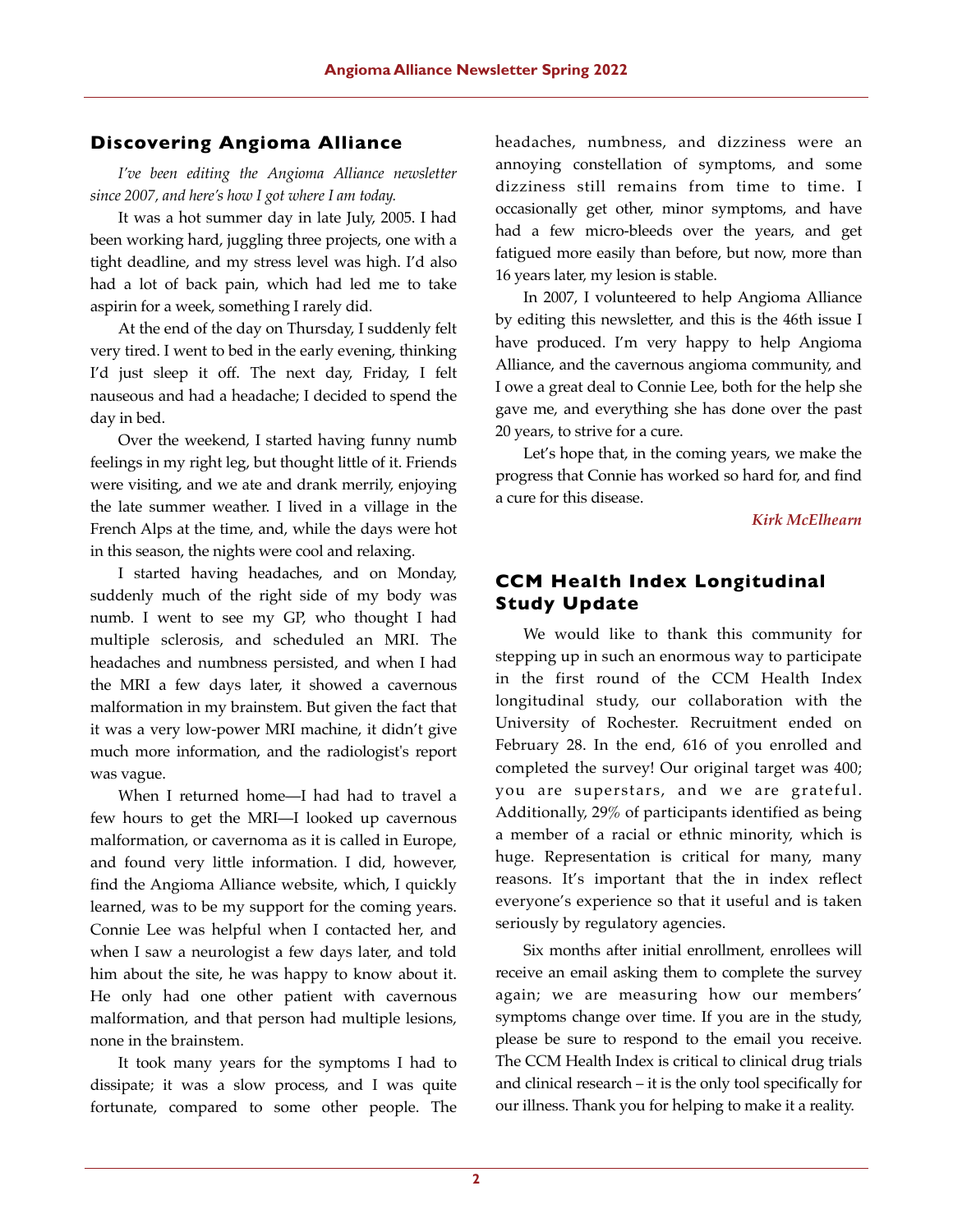## **Angioma Alliance Patients Break New Ground with Research**

Our patient community is powerful and never more so than when we work together for research. In January, *Atlantic* magazine published an article, reprinted below, with the story of the genetic CCM2 exon 2-10 deletion founder mutation. Our Angioma Alliance patients working together in a Facebook group—the Bowlin family and many more—made this research and this article possible, putting CCM on a national stage and helping us to find even more affected families.

#### **How a Rare Brain Mutation Spread Across America**

*The Bowlin family knew they had a history of malformations in the brain. But they had no idea how far back it went.*

Of the three Bowlin sisters, Margaret, the middle one, was the first to show signs. She began having seizures as a toddler. Then the eldest, Bettina, had a brief and mysterious episode of weakness in her right hand. In 1986, as an adult, she had a two-week migraine that got so bad, she couldn't hold food in her mouth or money in her right hand. The youngest, Susan, felt fine, but her parents still took her for an exam in 1989, when she was 19. A brain scan found abnormal clusters of blood vessels that, as it turned out, were in her sisters' brains too. These malformations in the brain can be silent. But they can also leak or, worse, burst without warning, causing the seizures, migraines, and stroke-like symptoms Bettina and Margaret experienced. If the bleeding in the brain gets bad enough, it can be deadly.

At the time, doctors could not tell the Bowlins exactly what was wrong, only that they suspected it ran in the family. The girls' father, Jerry Bowlin, had the same malformations in his brain (though he had no symptoms), and he knew of an uncle with epilepsy. To understand his daughters' afflictions, he began mapping out a family tree. Jerry asked around his family and, later, reconnected with long-lost cousins through Facebook, and he kept hearing more stories of seizures and strokelike illnesses. But even as the family tree filled out, the exact cause of these malformations remained elusive.

Then, in 2004, Bettina began having seizures multiple times a day. Her face would go numb, and she couldn't speak. A scan showed a malformation in her brain and one in her spinal cord that needed to be removed immediately in two surgeries. Around the same time, Susan also began feeling a tingling in her cheek. It got worse and worse over the course of a day, until she started slurring. She couldn't read. She couldn't hold a pencil. She was rushed to the hospital, where doctors eventually found a massive bleed in her brain; one of her malformations had burst. "At one time, we had one daughter in ICU in New Orleans, and one daughter in ICU in Biloxi," their mother, Charlene Bowlin, told me. Both of them recovered, but Susan has permanent numbness on her right side and Bettina still experiences nerve pain and can't feel hot or cold on her right side.

The family found a silver lining during this terrible period. Through a patient advocacy group called the Angioma Alliance, Bettina learned she could donate tissue from her second surgery to a lab that studies the genetics of unusual blood vessels in the brain, known formally as cerebral cavernous malformations, or CCMs. (An angioma is another term for vascular abnormalities; CCMs are a type of angioma.) Her tissue donation led to a major breakthrough in understanding her family's brain malformations, the cause of which was then traced all the way back to the 1760s.

Bettina's tissue ended up in the lab of Douglas Marchuk, a Duke geneticist who has studied CCM mutations that run in families, including one in Ashkenazi Jews and another in Hispanics in New Mexico that can be traced to descendants of 16thcentury Spanish colonists. These mutations usually happen in one of three genes individually named CCM1, CCM2, and CCM3. Any of them can make the walls of certain blood vessels unusually weak. In the brain, these weakened blood vessels can grow into mulberry-shaped malformations full of blood. CCMs are rare, but they do sometimes form in people with no family history of them; patients with an inherited CCM mutation, however, can have multiple malformations at once. Any single CCM may stay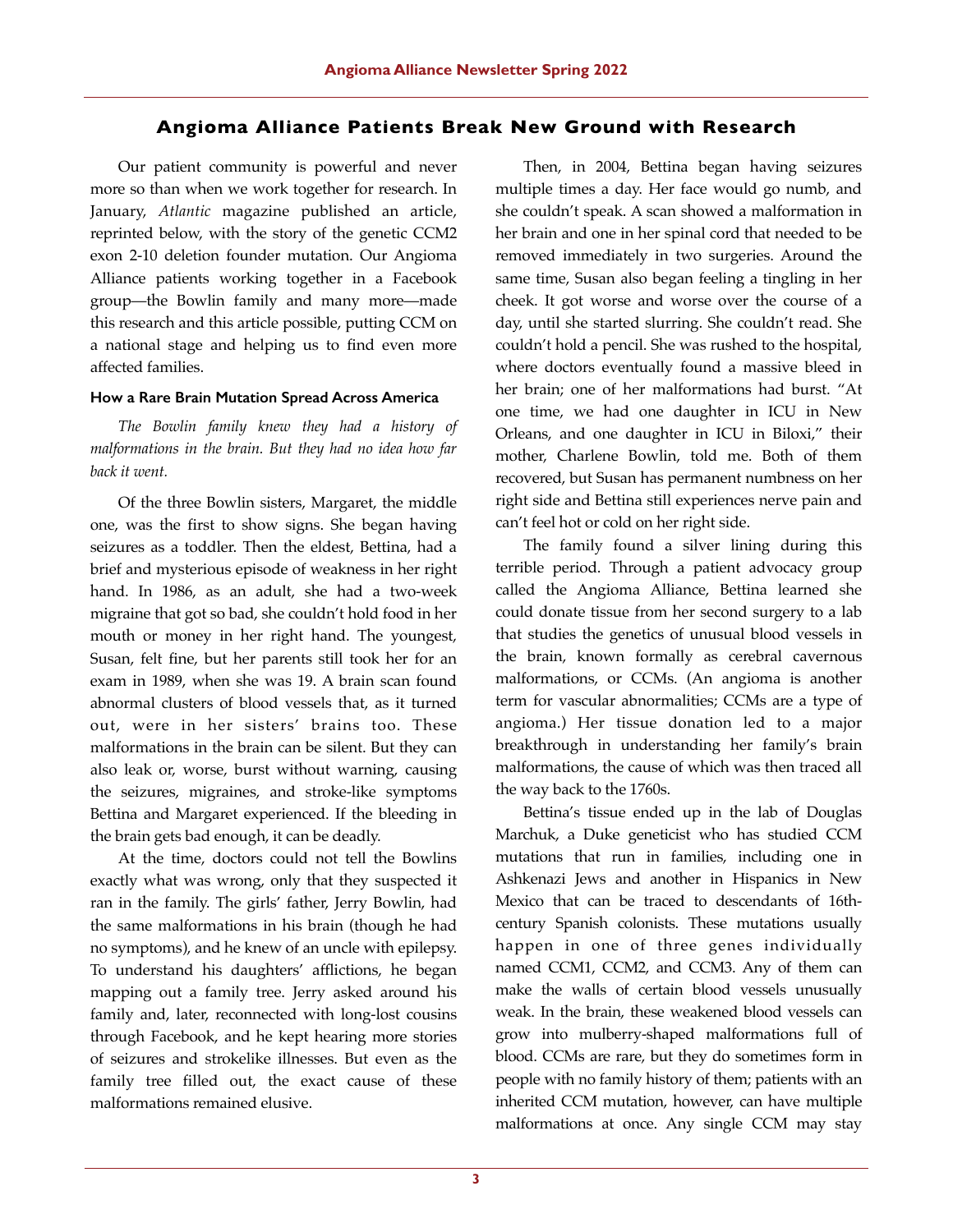silent, but having so many increases the odds of at least one leaking or bursting. And they tend to start doing so when people are between the ages of 20 and 50.

The Bowlin family's malformation can indeed be explained by a mutation—a newly discovered one. Theirs is a deletion in the gene CCM2, and this mutation is dominant, meaning the trait does not skip generations and has a 50 percent chance of being passed on. Marchuk's lab didn't just find it in Bettina's donated tissue, though; the scientists also found it in seven other unrelated patients all at the same time in 2007. How odd, Marchuk remembers thinking, to see the identical deletion eight times in a row. But, he says, "we couldn't see any common ethnic heritage, and those eight families, we couldn't connect them in any way ourselves." The deletion happens to occur in a natural recombination hot spot —where DNA gets cut and pasted back together—so he figured it might just have happened independently in those families.

Then things got stranger. More families with the exact same deletion started showing up after the Angioma Alliance began a genetic-testing program for people with suspected CCM mutations. In the first year alone, a quarter of participants tested had the same CCM2 deletion. The affected families lived across the U.S., with the exception of the Northeast, but they were concentrated in the South and Midwest. (The Bowlins are from Mississippi.) "About two years in, I could say that if you live in Oklahoma, and I'm about to test you, I can pretty much predict which mutation you're going to have. Or if you live in Mississippi, Alabama, Louisiana—same thing," says Connie Lee, Angioma Alliance's president. The distribution clearly wasn't random, which suggested the deletion wasn't showing up by chance. The families probably were related. They just didn't yet know how.

In search of a connection, the families and Lee created a Facebook group to share stories and names. They scoured census, birth, marriage, death, and other public records. They took AncestryDNA tests. A professional genealogist even came on board and looked for records in person at the Family History Library, in Salt Lake City. In late 2018, a new family joined whose ancestry allowed the group to link up two family trees. That was a crucial clue.

Over the next few months, the families managed to trace their rare mutation back 250 years to a single North Carolina couple born in the 1760s: Matthew Malachi Rushing and Sarah Mae Harrell. Group members couldn't test the long-dead couple's DNA directly, of course, but they could infer from the pattern of inheritance in living descendants. Bettina, Margaret, and Susan are the couple's great-great-great-greatgrandchildren. Their migraines, their seizures, their tingling and weakness in the limbs—it all goes back to the DNA of this one couple in colonial America.

The Duke researchers have now studied 27 families with this CCM2 deletion. Whenever Carol Gallione, a researcher in Marchuk's lab, analyzed the CCM2 gene from a patient in one of these families, she found the same sequence. "They were all interchangeable," she says, which is what you would expect if they all came from the same ancestor. A recent preprint, which has not yet been peerreviewed, describes how scientists and patients together traced the history of this mutation.

The precise origin of the mutation likely goes back further than Rushing or Harrell, as not all of the families today with the CCM2 deletion are directly descended from the couple. A few have also found common ancestors in 1600s Virginia. But the mutation can't have gone back too much further, because it seems to have originated in America. Geneticists in the U.K., Europe, and Brazil have looked for but not found the deletion. "It certainly looks like it's American-specific," says Jonathan Berg, a geneticist at the University of Dundee, in Scotland, who was not involved with this study but has worked with Marchuk in the past. As the mutation spread across the U.S., it followed the migrations that shaped larger American history. It began on the East Coast, before spreading south to the Gulf Coast and west to Oklahoma and then California. The families saw in the mutation's dispersal the imprint of old family stories passed down over the years. "Yes, this is when the Mississippi land grants happened," Lee remembers hearing the families say. "And yes, my father was one of the people who was following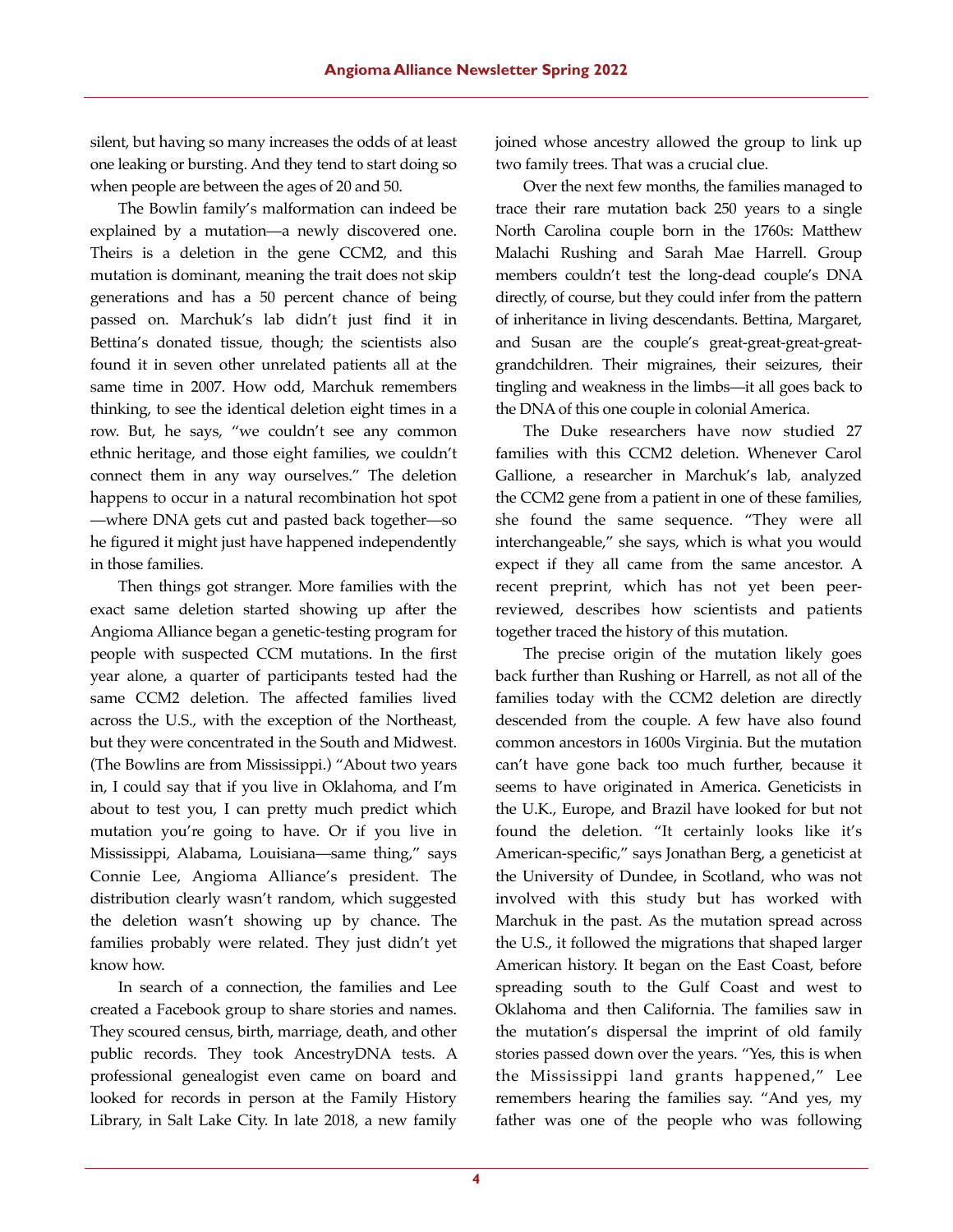where the lumber harvests were happening … going back and forth along the coast of the Gulf." The gene's history is the families' history is America's history.

Evolution has not selected out the CCM2 deletion over the years because its consequences tend to manifest only in adulthood, when patients have already had children. So the mutation has persisted for centuries. Some of the family members with the CCM2 deletion were so distantly related, Marchuk says, that they shared little DNA beyond the mutation. This sliver of DNA connected them all, its consequences lurking in their brains.

When Bettina learned she needed brain surgery in 2004, she sat in her car and prayed for some kind of purpose. The ensuing research from the tissue she donated after that surgery has been exactly that, she says: "the answer to my prayers." With genetic testing, patients can find out if they're at risk for these brain malformations and get them monitored. Multiple medications are now in clinical trials for controlling the condition.

But mysteries about these mutations remain too. A CCM mutation does not necessarily guarantee a lifetime of brain bleeds. Different families might have inherited the same mutation, "yet we see striking differences," says Helen Kim, the director of the UC San Francisco Center for Cerebrovascular Research, who studies the CCM mutation predominant in New Mexico. (Kim was not involved with Marchuk's study, but she is on the Angioma Alliance's scientific board.) Genes may not be enough; environmental factors might also play some role.

This pattern is clear even in the Bowlin family. Jerry, the father, is now 82 years old. A recent MRI for an unrelated issue found malformations in his brain. But, he says, "to my knowledge, I've never had one symptom." He's had headaches, of course, like everyone, but nothing like the migraines, seizures, or brain bleeds experienced by his daughters. The story of this CCM2 deletion is a story about the power of genes, but also their limits.

> *Sarah Zhang Atlantic Magazine, January 24, 2022*

#### **International CCM Mouse Model Consortium**

CCM mouse models are mice engineered to have cavernous malformations, that can be used to understand the illness and to test possible treatments. Examples of ways that mice can be manipulated:

- A regular mouse can be bred to have any of the three mutations: CCM1, CCM2, or CCM3.
- A mouse can be manipulated to have lesions in the brain only or they can have a CCM mutation throughout their entire body. This simulates the sporadic versus familial forms of the illness.
- A mouse can develop lesions when very young or lesion development can be held off until later.
- Some mice can only be evaluated after death. Other mice can be monitored serially over time using MRI or other techniques.

Thinking about all the possible combinations, you can imagine how many different CCM mouse models are in labs around the world. Experimental results from one mouse model sometimes can't be replicated in other models, and it can be hard to draw conclusions.

Following November's International CCM Scientific Meeting, Angioma Alliance initiated the creation of a global CCM Mouse Model Consortium that now includes 13 labs. Initially, the group will comprehensively catalog all the CCM mouse models and the treatments that have been tested in each. To facilitate this, Angioma Alliance has created and is hosting a database where researchers have begun to enter and pool their mouse model information.

Next, we will prioritize models to use for treatment testing and create a multi-site experiment design and proposal. Any treatments will need to be tested head-to-head in multiple models, and we need to be smart about how we do this. We will fund or seek funding on behalf of the consortium because such head-to-head treatment testing is not a project that NIH or other government agency will support. This project will reduce wasted effort by coordinating the treatment testing activities of 13 labs rather than having each lab create and try to fund one-off experiments that may or may be replicable. It will save years and lives.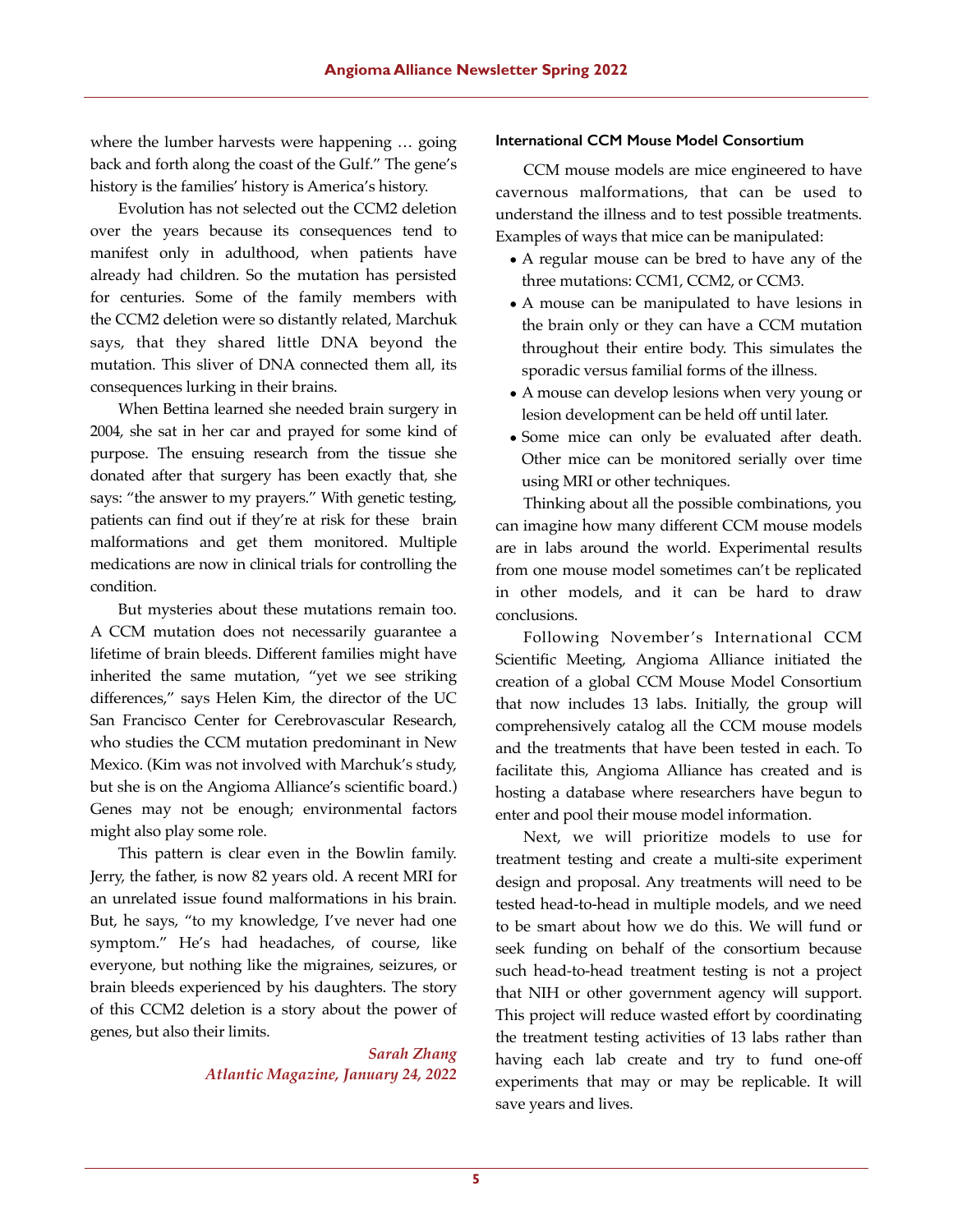# **Research Update**

The February issue of the academic journal *Vessel Plus* included an article by Angioma Alliance CEO Connie Lee sharing information about the role of our patient advocacy organization in advancing CCM awareness and research. The article, *Unique contribution of Angioma Alliance in Advancing Cerebral Cavernous Malformation Awareness and Research*, describes in detail three of the outreach programs we have sponsored and their impact. The programs include our work with CCM3 patients, our Baca Family Historical Project addressing those with the Common Hispanic Mutation, and our Breaking Barriers for Black Health Empowerment initiative. You can find the article here: vpjournal.net/article/ view/4617.

Leading German researchers in Essen performed an extensive retrospective natural history study of 238 patients with multiple cavernous malformations to identify hemorrhage rates for this group. The researchers found that the cumulative 5-year risk of hemorrhage was 21.6% for the entire group. In the group that presented with hemorrhage at diagnosis, the 5-year cumulative risk of hemorrhage rose to 30.7%.

Santos AN, et. al. Medication intake and hemorrhage risk in patients with familial cerebral cavernous malformations. J Neurosurg. 2022 Feb 25.

A large Chinese study explored hemorrhage risk for those with spinal cord cavernous malformations in a retrospective study of 306 patients. In this cohort, the 5-year cumulative hemorrhage risk was 35.1%. Patients who had previous hemorrhage and pediatric patients were at the highest risk of hemorrhage.

Ren J. Natural History of Spinal Cord Cavernous Malformations: A Multicenter Cohort Study. Neurosurgery. 2022 Jan 24.

In a companion study to the German research above, the same authors looked to see whether statin or anti-thrombotic use made a difference in hemorrhage rates. They did not find a statistically significant difference between those who had been taking statins or anti-thrombotics, but there appeared to be a tendency toward decreased bleeding among these patients. There was no difference between those taking propranolol and those who took no medicine. Dosage levels were not considered. Dosages of atorvastatin and propranolol being testing for treatment of CCM are higher than dosages most people who are using these medicines to treat other conditions receive.

Santos AN, et. al. Multiple Cerebral Cavernous Malformations – Clinical Course of Confirmed, Assumed and Non-Familial Disease. Eur J Neurol. 2022 Jan 20.

Researchers at Mayo also explored medication use in spinal and cerebral cavernous malformation patients in a prospective study focusing the use of common headache and migraine medications. 329 patients were followed over a 5-year period. The authors concluded that, while 92 hemorrhages were observed during this time, use of NSAIDs, triptans, and/or Botox were not associated with an increased risk of hemorrhage.

Flemming KD, et. al. Safety of select headache medications in patients with cerebral and spinal cavernous malformations. Cephalalgia Reports. 2021 Nov 30.

# **New Faces at Angioma Alliance**

#### **Clinical Programs Director**

With our first industry-sponsored trial opening and plans for other trials underway, we have an urgent need to build out our CCM Clinical Center network. To do this as well as launch a number of other medical care-related initiatives, we have created the position of Clinical Programs Director and have hired **Michelle Crook** to join our team. Michelle is a seasoned registered nurse with specialities in program development, case management, and patient advocacy.

#### **National Community Development Specialist**

We welcome **Linda Fuchser** to Angioma Alliance as our new National Community Development Specialist. Linda's role will be to facilitate member events around the country. Linda has been involved with Angioma Alliance for ~15 years since her diagnosis with the Common Hispanic Mutation, organizing walks and other events in multiple locations. Linda is at linda@angioma.org.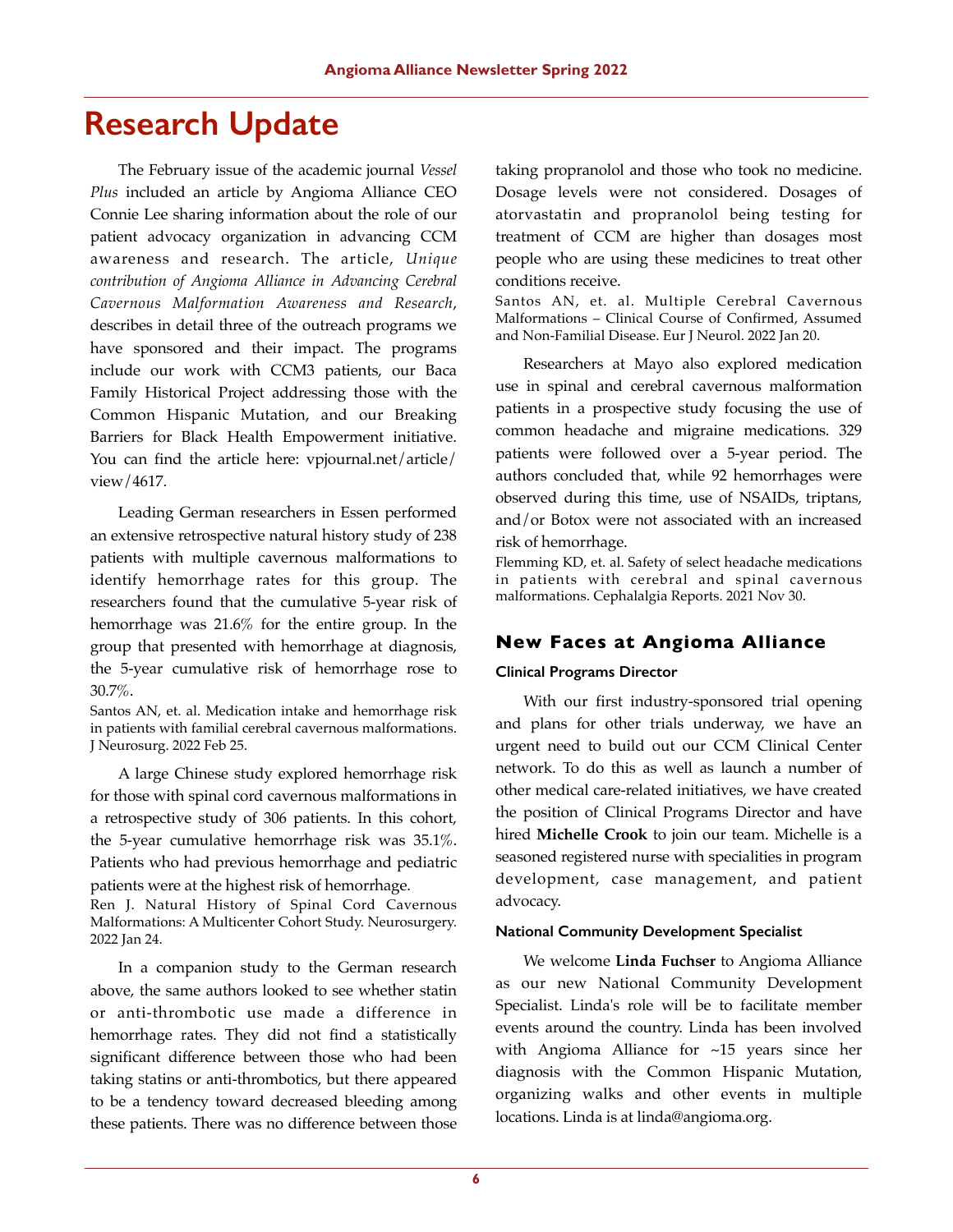# **Baptist Health and Wolfson Children's Hospital designated as CCM Clinical Center**

Baptist Health and Wolfson Children's Hospital in Jacksonville, Florida, were recognized as designated Clinical Centers for the treatment of CCM in both adults and children.

Wolfson Children's is the first children's hospital in Florida to receive this designation and the only pediatric hospital in the southeast. Baptist Health is the only designated CCM Clinical Center in the Northeast Florida region.

"It's an honor to be the first children's hospital in Florida to receive this designation," said Philipp Aldana, MD, co-medical director of the Walter and Michelle Stys Neuroscience Institute at Wolfson Children's and pediatric neurosurgeon at the UF College of Medicine – Jacksonville. "Our team has worked closely with the Angioma Alliance to move this program forward as we are committed to providing outstanding care closer to home for children and families affected by CCMs. We look forward to raising visibility for this complex disease and helping patients get faster access to optimized treatments."

The designated, multidisciplinary team at Baptist Health consists of:

- •Ricardo Hanel, PhD, MD, neurosurgeon at Baptist Health; director of Baptist Neurological Institute; comedical director of the CCM program at Baptist Health
- •Philipp Aldana, MD, co-medical director of the Stys Neuroscience Institute at Wolfson Children's and pediatric neurosurgeon with the UF College of Medicine – Jacksonville; co-medical director of the CCM program at Baptist Health
- •Harry Abram, MD, pediatric neurologist with Wolfson Children's and Nemours Children's Health, Jacksonville
- •Noemi Cintron, RN, nurse coordinator, CCM Program at Baptist Health and Wolfson Children's Hospital
- •Scott Dellorso, MD, vascular neurologist at Baptist Health
- •Benjamin Ludwig, MD, diagnostic radiologist with Radiology Partners
- •Chetan Shah, MD, pediatric diagnostic neuroradiologist, Wolfson Children's and Nemours Children's Health, Jacksonville
- •Pamela Trapane, MD, pediatric geneticist, medical director for the Duran Genetics Center at Wolfson Children's and UF College of Medicine, Jacksonville

"Only one in 500 people have a cerebrovascular cavernous malformation. While most people will have no symptoms, the condition can be devastating," explained Ricardo Hanel, MD, PhD, neurosurgeon at Baptist Health. "Patients and families facing this diagnosis search for a team with expansive expertise that will create an individualized care and treatment plan. We're honored to provide this coordinated, compassionate care at Baptist Health and Wolfson Children's Hospital and to be recognized by the Angioma Alliance for our CCM program." Baptist Health is an enrollment site for Recursion's REC-994 Phase 2 trial.

To schedule an appointment with the CCM Clinical Center, please call 904-202-2000.



Changing Health Care for Good.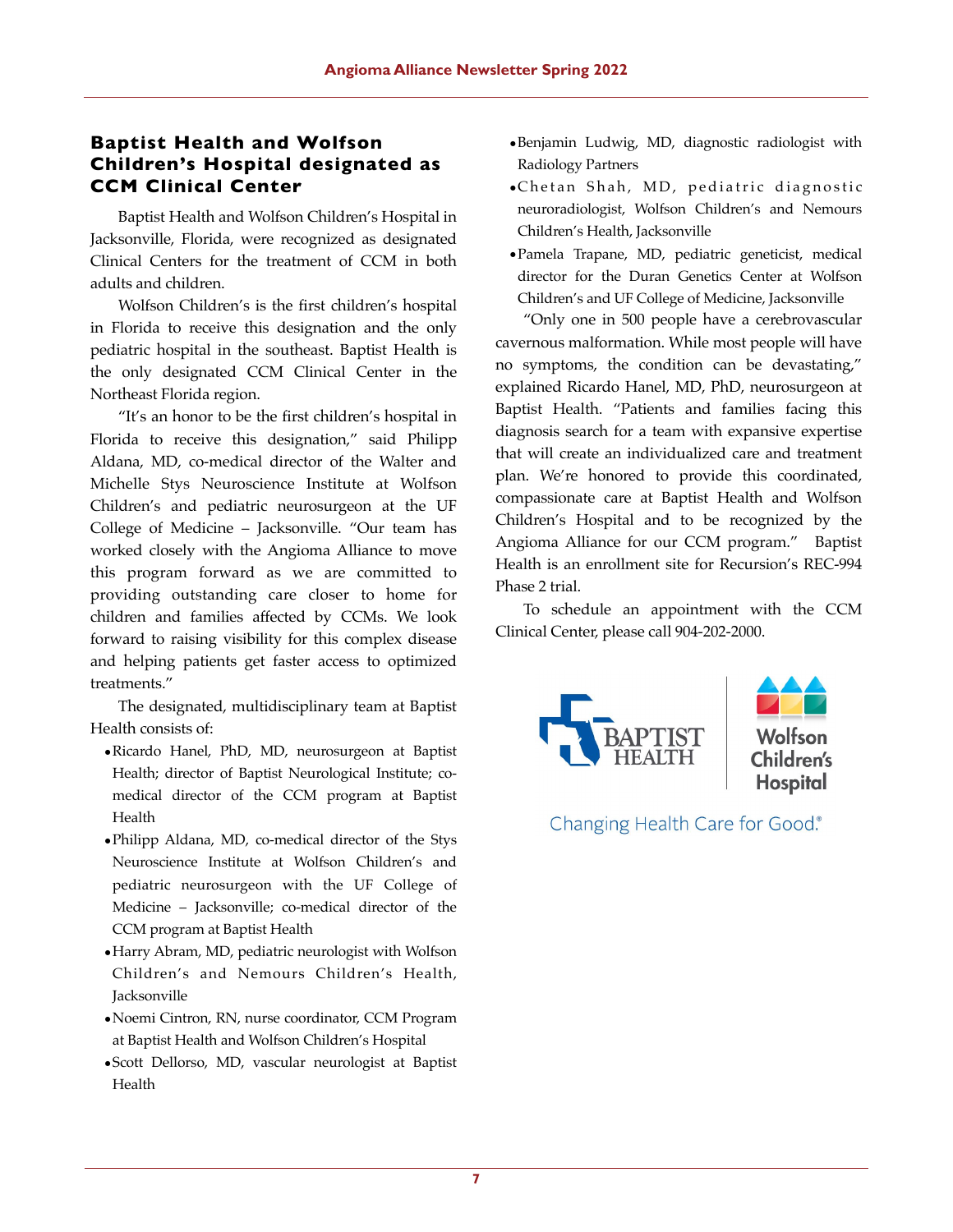# **Events**

## **Strides to Cure CCM**

Angioma Alliance turns 20! To note this milestone, join us for our national virtual Strides to Cure CCM 5k on May 15th! Gather your friends and family to walk, run, or roll wherever you are.

Registration is free with a recommended donation of \$20 to commemorate 20 years. Raise or donate \$20 to receive a limited edition walk t-shirt.

Cavernous malformations can have devastating impacts on those affected, including vision problems, seizures, migraines, and physical disabilities. If the effects of your CCM have left you unable to stride for a cure yourself, we are holding space for you with our honorary runners.

Create a team for your area, join a team, or register as an individual/honorary runner here:

give.classy.org/strides2cureccm



### **Promise**

Each year, Angioma Alliance selects a word of the year that captures a theme and spirit. The 2022 word is PROMISE.

"A declaration or assurance that one will do a particular thing or that a particular thing will happen."

In our case, that thing is better treatments and the cure for CCM. We have moved beyond the HOPE for better treatments, which implies there is doubt, and instead we have moved to the surety of PROMISE. Better treatments and the cure will happen. It is promised.

To purchase this year's team Angioma Alliance tshirt and join our declaration of PROMISE, visit angioma.singleservemerch.com

# **Save The Dates!**

### **July 10: PROMISE 2022: Coming Together, Funding the Cure**

On Sunday, July 10th, Angioma Alliance will be hosting our annual mega-event featuring live parties around the US and watch parties in our members' homes. With PROMISE 2022: Coming Together, Funding the Cure, we support Angioma Alliance and the research that will fulfill our promise. Please let us know at lindsay@angioma.org if you have auction items to donate or if you'd like to host a party. Stay tuned to Angioma Alliance social media and our email list to learn more.

### **November 2022 – Scientific Meeting & National Patient Conference**

We are gathering in person in November! Happening concurrently with our International CCM Scientific Meeting, our patients will have the opportunity to hear from scientists both in lectures and over meals. We'll also have a chance to meet each other, share stories, and form friendships. This year's meeting will be November with a date/location TBD. Please stay tuned for more info.

#### **July 7-8, 2023 – Family Conference with Adult & Children's Program**

We haven't had a family conference with children's programming since 2015, and we are thrilled to be able to do this again. Please save July 7-8, 2023, for our conference at the Intercontinental Hotel, Miami, Florida. We have reserved a block of rooms with availability starting on July 4th- July 9th. Plan your summer vacation around our meeting. You will be giving your child the gift of a lifetime Kids who attended the 2015 family conference created bonds that continue to this day as they grew up knowing they are not alone.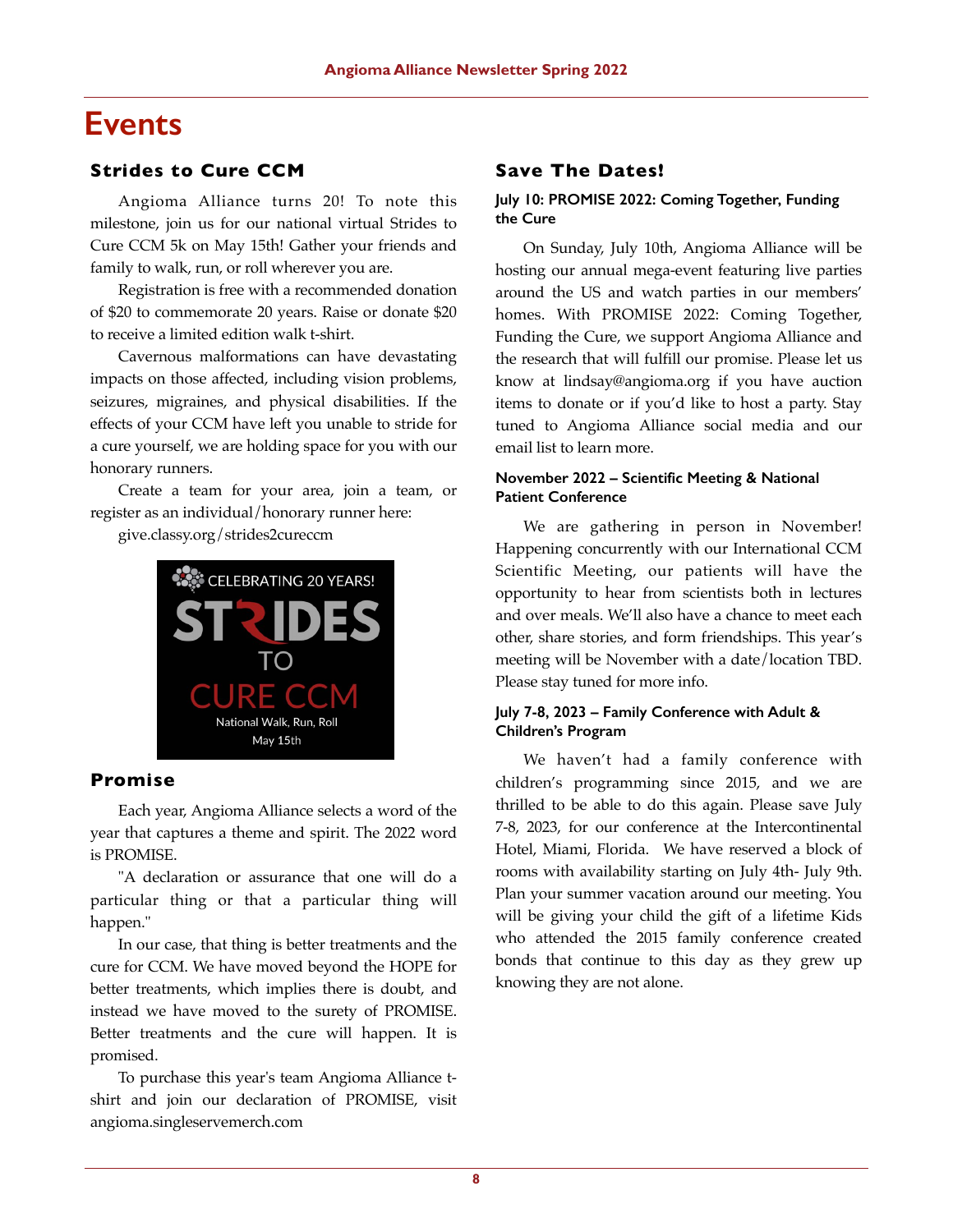# **Joey's Story**

The first time Joey's mom Angela heard the term "cavernous malformation" was when he was ten years old. Joey was an energetic, intelligent, and athletic boy of ten. The diagnosis of a CCM in his midbrain turned their lives upside down. On the day of his diagnosis, Joey woke up for school with right-sided numbness and double vision. His symptoms were mild, and his mother believed he was just tired from a busy long weekend and brought him to school. However, after dropping him off, she recalls having a bad feeling "she just couldn't shake" and decided to call the school to check on him. To her dismay, she was told that he was acting strangely and was rubbing his eyes frequently. Angela knew something was wrong and rushed Joey to be evaluated at their local Emergency Room. Joey underwent a CT scan which found a mass in his brainstem. He was sent via helicopter to a larger hospital.

 Joey was admitted and given a course of steroids in an attempt to stabilize his lesion. Once he was considered stable, he was sent home with the understanding that the team would work on a safe surgical plan. This surgery to remove Joey's CCM was scheduled for June of that same year. However, pre-op scans showed the lesion had shrunk, and the surgery was not only no longer recommended, but his mom was told that it was no longer safe to operate. Joey

and Angela were thrilled. They were sent home to monitor the lesion, which 10-year-old Joey named Bob, with twice-yearly MRIs.

Throughout the years, Joey had several microbleeds. He would exhibit similar symptoms of numbness, weakness, and visual changes and would go to the hospital. Each time, Joey was sent home once he was stable. However, in April of 2016, when he was 18 years old, Joey's CCM started to act up again. He recognized right away that "this one was bad" and went to the ER. The following day his new surgeon told Joey and his mom that

it was time for "Bob" to be evicted as he was taking up a large amount of Joey's brainstem. Angela recalls being told that "one more bleed would kill Joey." Joey decided to have surgery to remove the cavernous malformation; his surgery was in May 2016.

 After the surgery was completed, his mother was told that his brain scans looked as expected, and it appeared as if Joey would be back on his feet in no time! Unfortunately, this wasn't the case. Joey did not wake up for several days despite multiple attempts. When he finally did wake up, it was clear he was still not fully conscious. Joey was later discharged to a long-term rehabilitation facility, but Joey never fully recovered. It was clear something was seriously wrong following the surgery. His mother sought a second opinion at Mayo Clinic in Jacksonville, Florida, hoping to understand why Joey wasn't recovering. Angela says that her "worst fears were confirmed" during this appointment. The doctor drew a sketch of Joey's brainstem and explained that too much of the tissue surrounding the malformation had been removed. He explained that this was the reason Joey had these devastating deficits.

Currently, at the age of 23, Joey suffers from intense spasticity and neurological storms. He cannot walk, eat or care for any of his needs. He has trouble



breathing and requires either a trilogy machine or oxygen at all times. Joey will likely need a tracheostomy in the future as the signal his brain should be sending to remind him to breathe is being blocked. He struggles to move the right side of his body, and due to swallowing issues, he is tube-fed. Joey's feet have turned inward so severely from the spasticity that he cannot stand. Often his pain is unbearable, but Angela shared that medical marijuana has given him some relief. Joey is able to communicate with head movements, and occasionally he's able to speak one word. Angela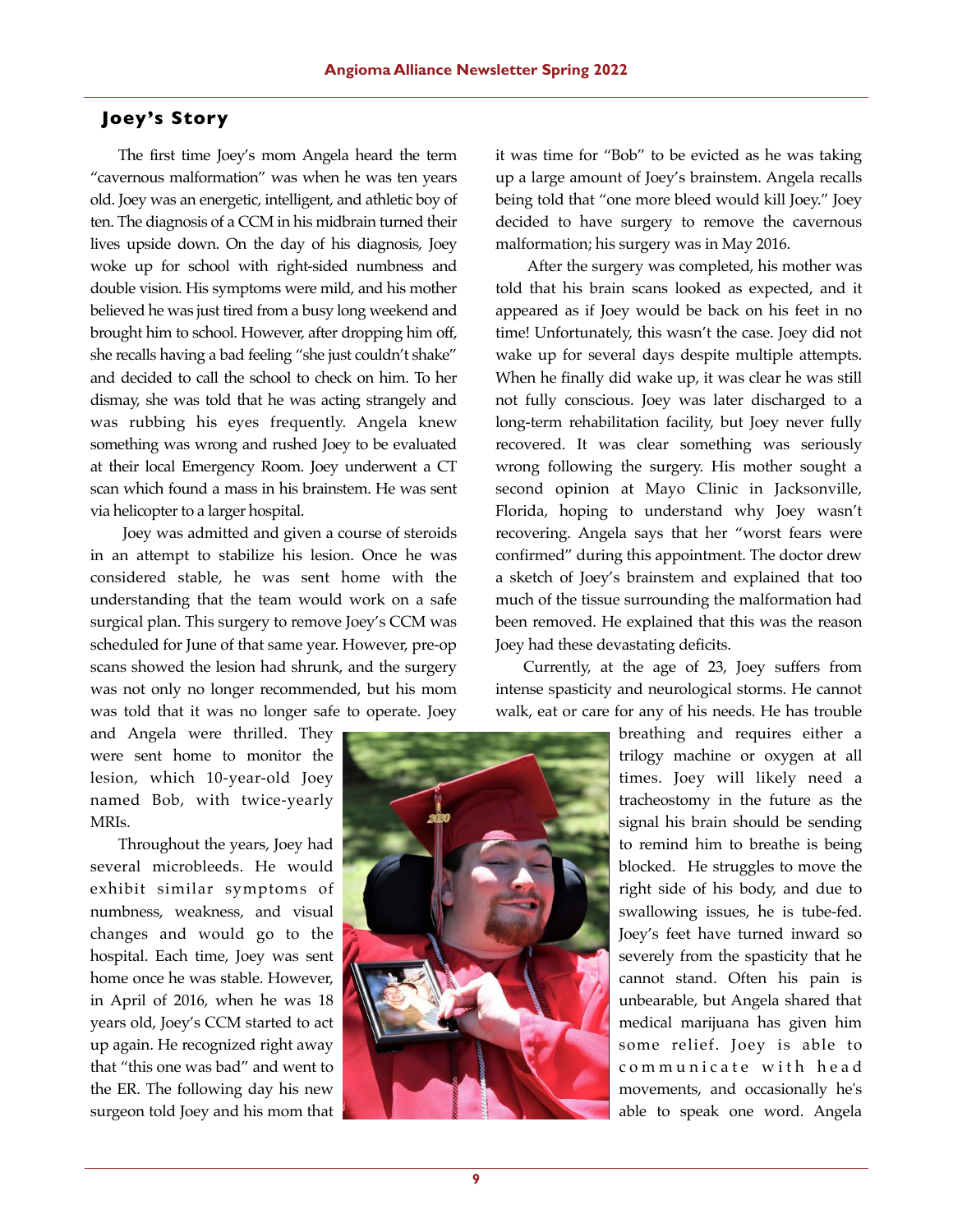explained that despite all he's been through, Joey is still totally aware. She was thrilled to brag about her amazing son graduating from high school when he was 21 with the support of a homebound instructor.

Angela is dedicated to giving Joey as full a life as possible. To give Joey back a little bit of something that brought him joy before his surgery, Angela had a side by side vehicle adapted for Joey! They often go on nature walks, swim with family and friends, and even went on a parasailing adventure!

Angela was frustrated while talking with me about the challenges she and Joey face, particularly regarding the difficulty of finding a medical team to help manage Joey's spasticity and neurological storms. She says the take-home message she wants to send out is that "doctors don't know everything." Get a second opinion, ask all of your questions and if possible, see a doctor who specializes in CCMs.

#### *Darla Clayton*

# **A Trip to Salt Lake City**

On Tuesday, March 15, Connie Lee will be in Salt Lake City addressing the staff of Recursion Pharmaceuticals to help them learn about the patient experience, the importance of the CCM Health Index that Recursion is funding for our community, and the promise we hope their drug trial will bring to us. By the time of our next newsletter, the first CCM patient will have received their first dose of REC-994, and there will

be Phase 2 enrollment sites open around the country. Please stay tuned to learn more.

While in Salt Lake City, Connie will be visiting with a few people from our community, including Amber Blakesley. If you've ever worn an Angioma Alliance shirt with the iconic bubble logo, you have the indomitable Amber Blakesley to thank. She is the designer of the Angioma Alliance logo, a lifelong creative, and a cavernous malformation survivor.

Amber was a young up-andcoming graphic designer living in New York City and working for



Martha Stewart Living Magazine as an Art Director and Designer. She never imagined that a rare disease would upend her life, leading to 3 cerebellar brain surgeries over 4 years and necessitating a move back home to be near family. Amber has additional lesions in other areas of her brain, including a cavernous malformation in her brainstem that has bled several times, further exacerbating her motor challenges.

> Despite all that she has been through, Amber hasn't given up. She's been exercising with the guidance of cavernous malformation patient/rehab specialist Steve Cairns and reports that she has made some big improvements. Amber shared that, "He's got me rock climbing, holy cow!" She says rock climbing is so out of character for her, but she really likes it. She continues to fight hard to recover and shared that she feels positive about the future!